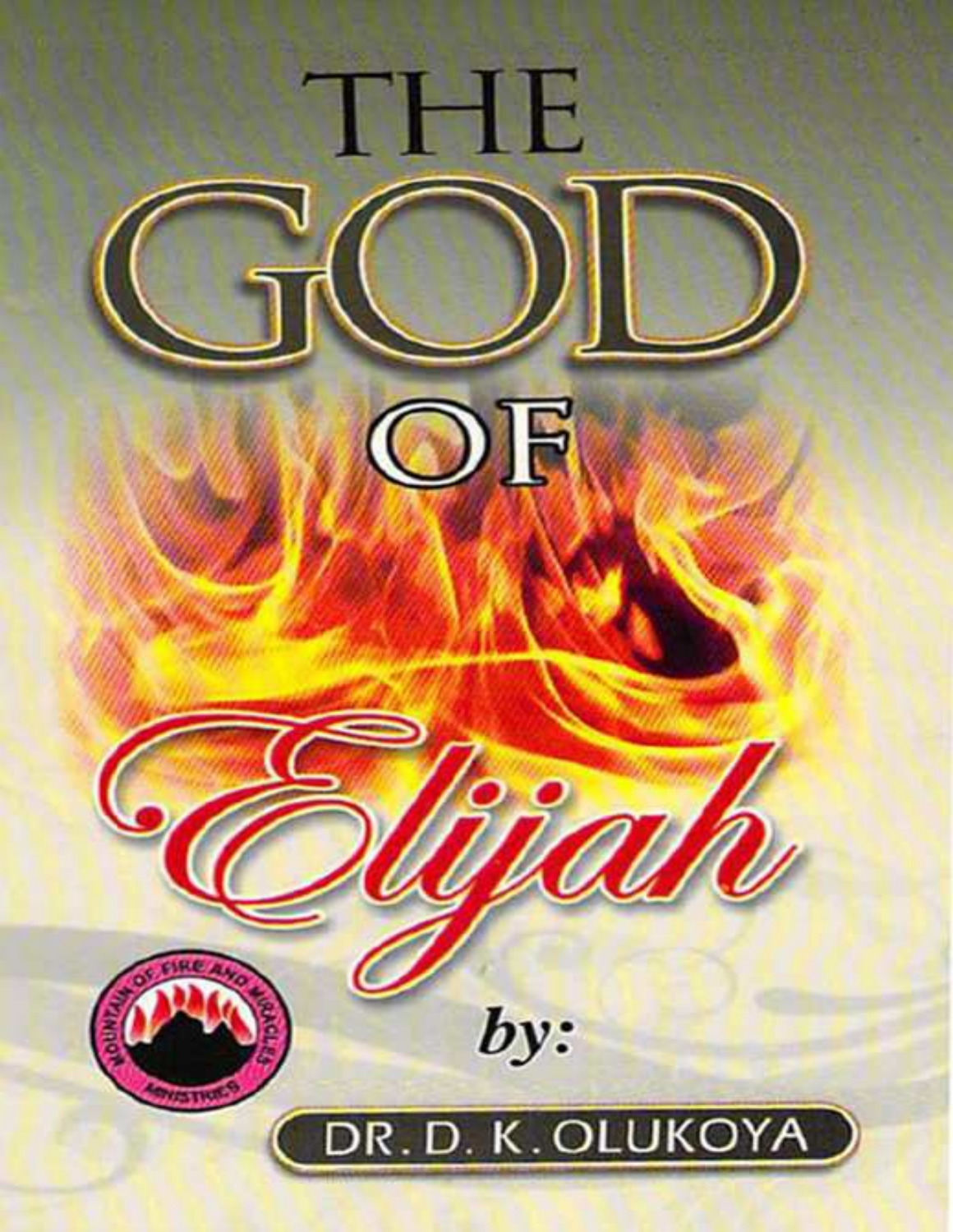# THE GOD OF ELIJAH

 $\langle \phi \rangle = \langle \phi \rangle = \langle \phi \rangle = \langle \phi \rangle$ 

 $\mathbf{By}$ Dr D. K. Olukoya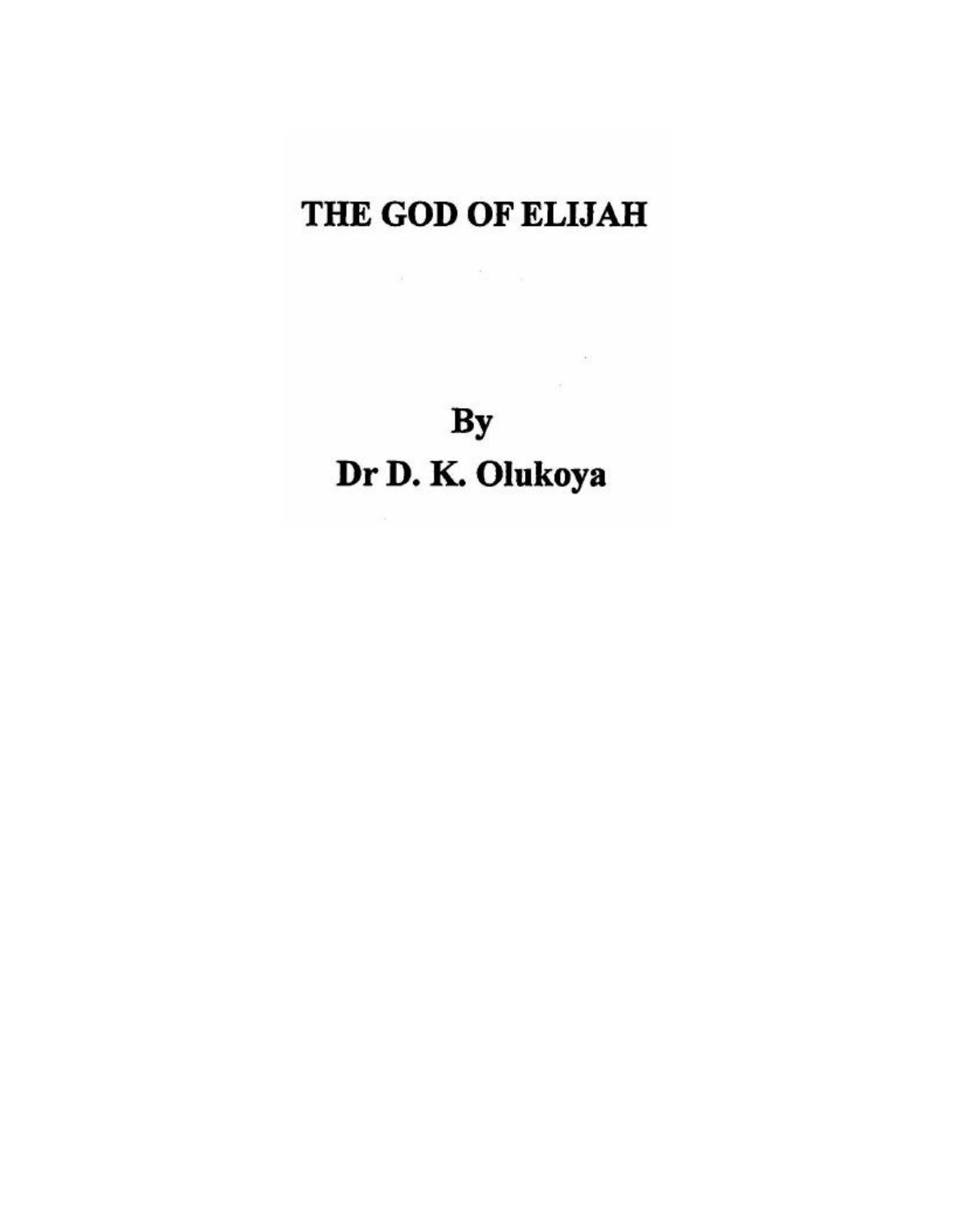<span id="page-2-0"></span>THE GOD OF ELIJAH © 2010 DR. D. K. OLUKOYA eISBN: 978-978-49174-7-6

All rights reserved. No portion of this book may be used without the written permission of the publisher. It is protected under the copyright laws.

Printed and published in Nigeria ©2010 by : Mountain of Fire and Miracles Ministries 13, Olasimbo street, off Olumo road, (by UNILAG second gate) Onike, Iwaya. Lagos.

For further information or permission, contact: Email: [pasteurdanielolukoya\\_french@yahoo.fr](mailto:pasteurdanielolukoya_french@yahoo.fr) [mfmhqworldwide@mountainoffire.org](mailto:mfmhqworldwide@mountainoffire.org) Or visit our website: [www.mountainoffire.org](http://www.mountainoffire.org)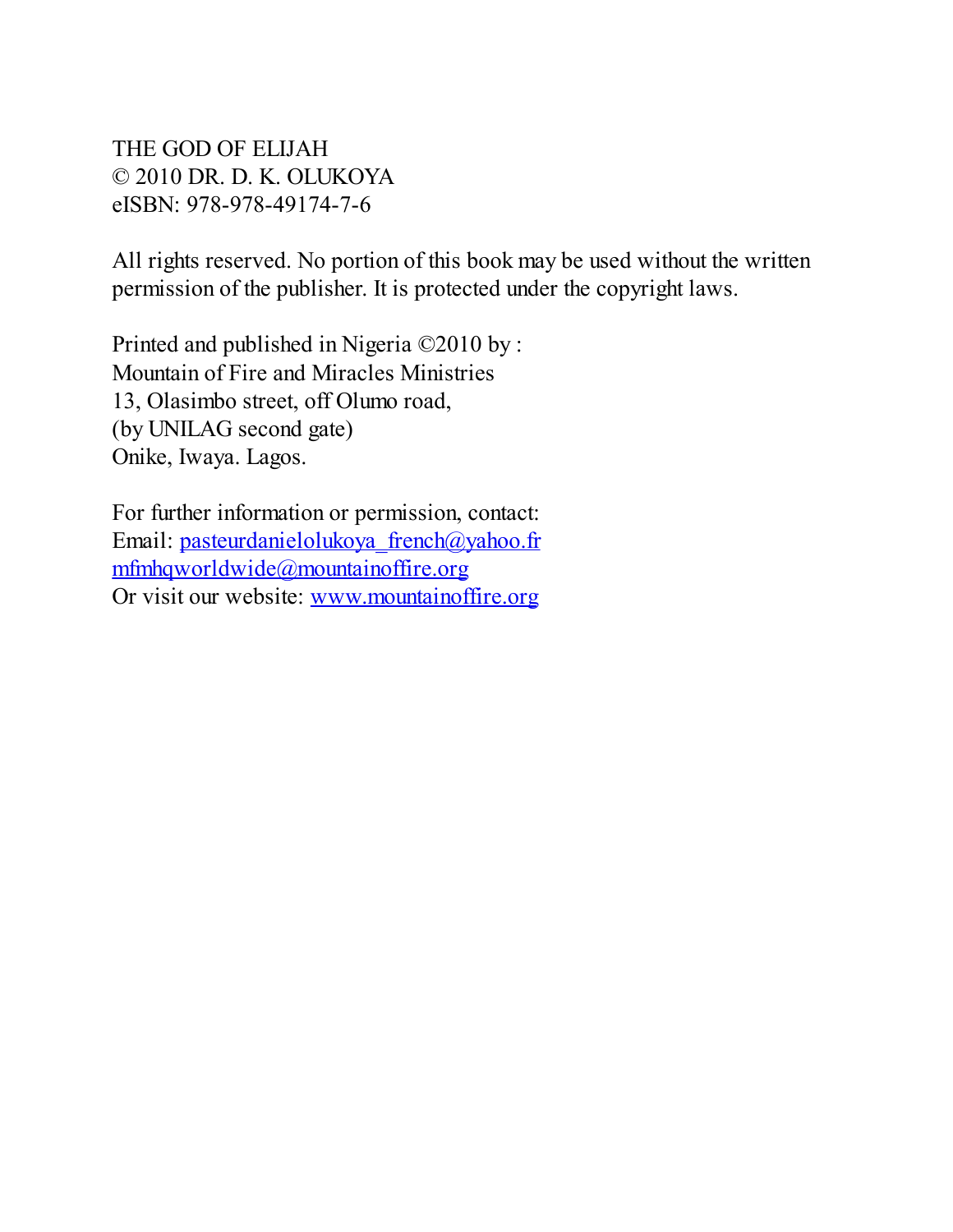## **Contents**

Title [Page](#page-1-0)

Copyright & [Permissions](#page-2-0)

**[Introduction](#page-4-0)** 

Where is the Lord God of [Elijah?](#page-5-0)

[What](#page-10-0) do we do?

Who then is the Lord God of [Elijah?](#page-11-0)

**[Prayer](#page-13-0) Points** 

About the [Author](#page-14-0)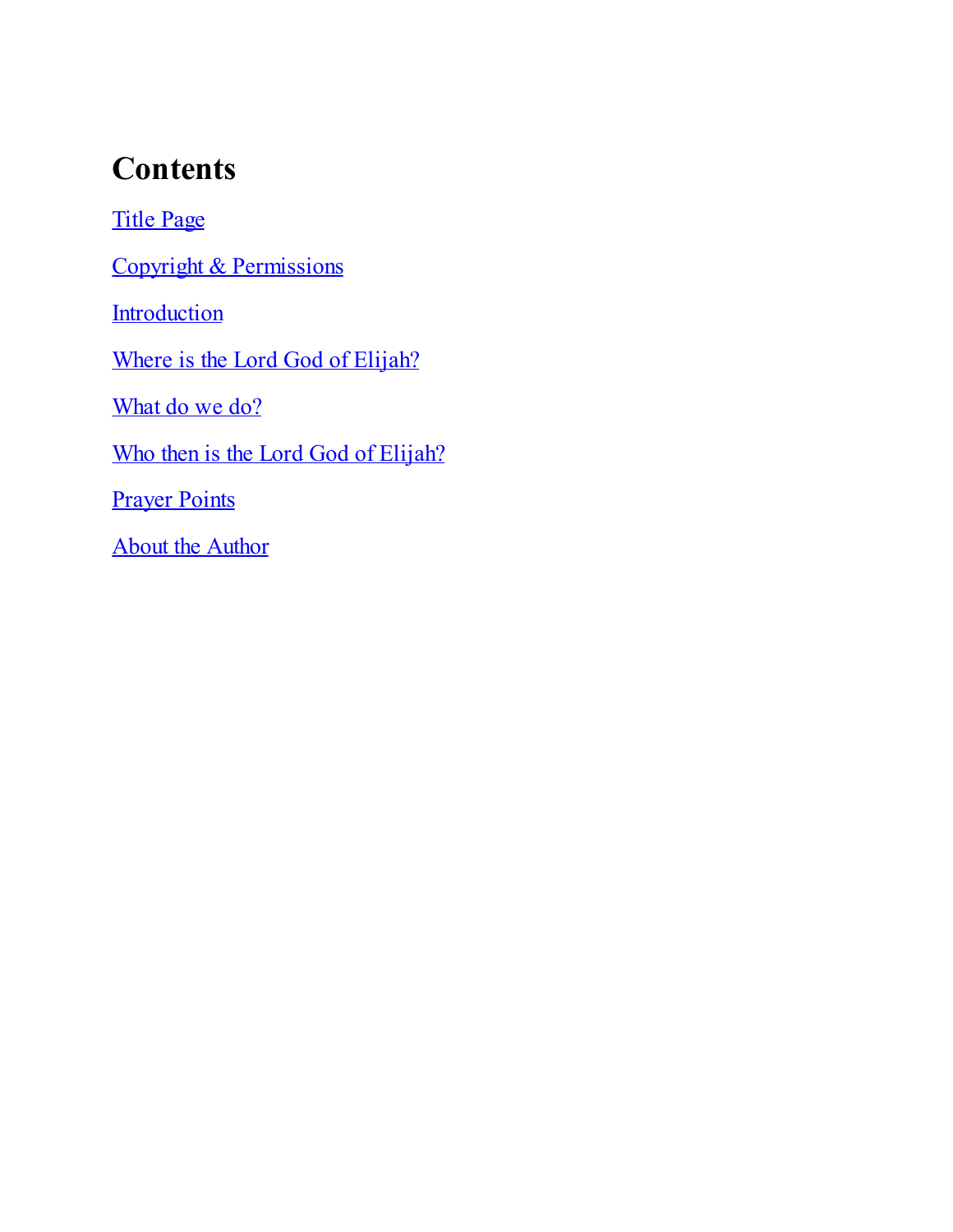# <span id="page-4-0"></span>**Introduction**

Beloved, the intent and purpose of our message is to appreciate our Lord God from the view point of that great prophet, Elijah. You will recall that it is written that Elijah was a man of like passion as you and I, yet our Lord God manifested Himself in his life in such extraordinary ways that sometimes makes one wonder why such responses from God are not so common today. What was it about Elijah that distinguished him from the rest and made God so endeared to him? This is what this book is all about.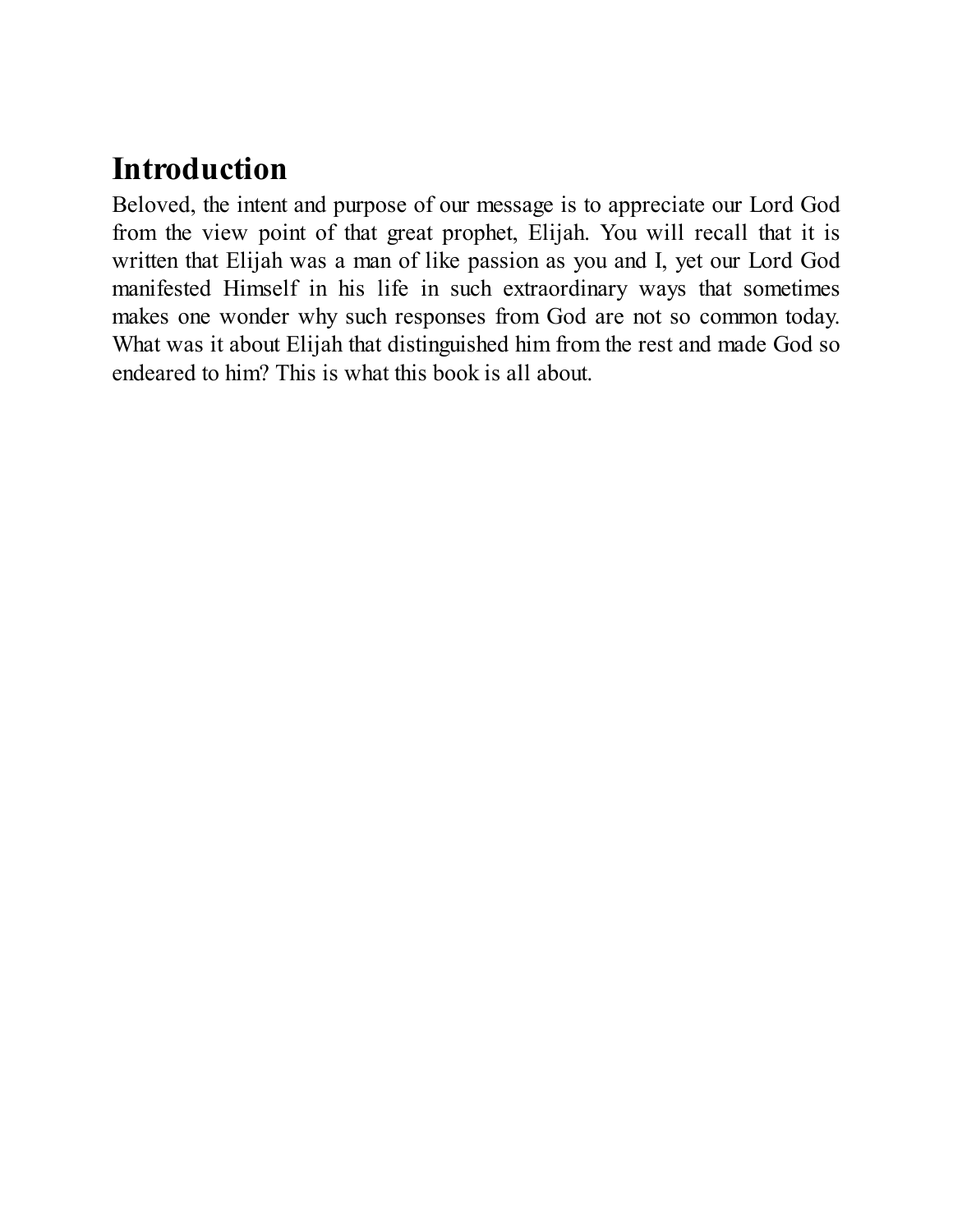# <span id="page-5-0"></span>**Where is the Lord God of Elijah?**

Our first scripture is taken from 2 Kings 2:11-14,

*"And it came to pass as they still went on and talked that behold, there appeared a chariot of fire and horses of fire and parted them both asunder and Elijah went up by a whirlwind into heaven: And Elisha saw it, and he cried, My father, my father, the chariot of Israel and the horsemen thereof: And he saw him no more: and he took hold of his own clothes, and rent them in two pieces. He took up also the mantle of Elijah that fell from him and went back, and stood by the bank of Jordan. And he took the mantle of Elijah that fell from him and smote the waters and said "Where is the Lord God of Elijah?" And when he also had smitten the waters, they parted hither and thither and Elisha went over."*

There is a significant position for Elijah in the whole of God's programme. Look at Malachi 4:5-6

*"Behold, I will send you Elijah the Prophet before the coming of the great and dreadful day of the Lord. And he shall turn the heart of the fathers to the children and the heart of the children to their fathers, lest I come and smite the earth with a curse."*

So, if Elijah did not come, the Lord said He will smite the earth with a curse. Luke I: 5-30 tells us the wonderful story of John the Baptist; the way he was conceived and the prophecy about him. For 400 years, God did not speak to anybody and the first time He decided to start talking was through a tremendous and wonderful man called John the Baptist, a fore-runner of the Lord Jesus Christ. The Bible says that "There is no prophet greater than him." How can a prophet be greater than a fore runner of the Lord Jesus Christ? It is not possible. Jesus Christ is the fullness of the divine revelation to man. So anybody that came to advertise Him has to be the greatest of the prophets. Luke 1: 12-13 says,

*''And when Zacharias saw him, he was troubled and fear fell upon him. But the angel said unto him. Fear not, Zacharias: for thy prayer is heard; and thy wife Elizabeth shall bear thee a son, and thou shalt call his name John."* Then in verse 14, He gave a wonderful prophecy;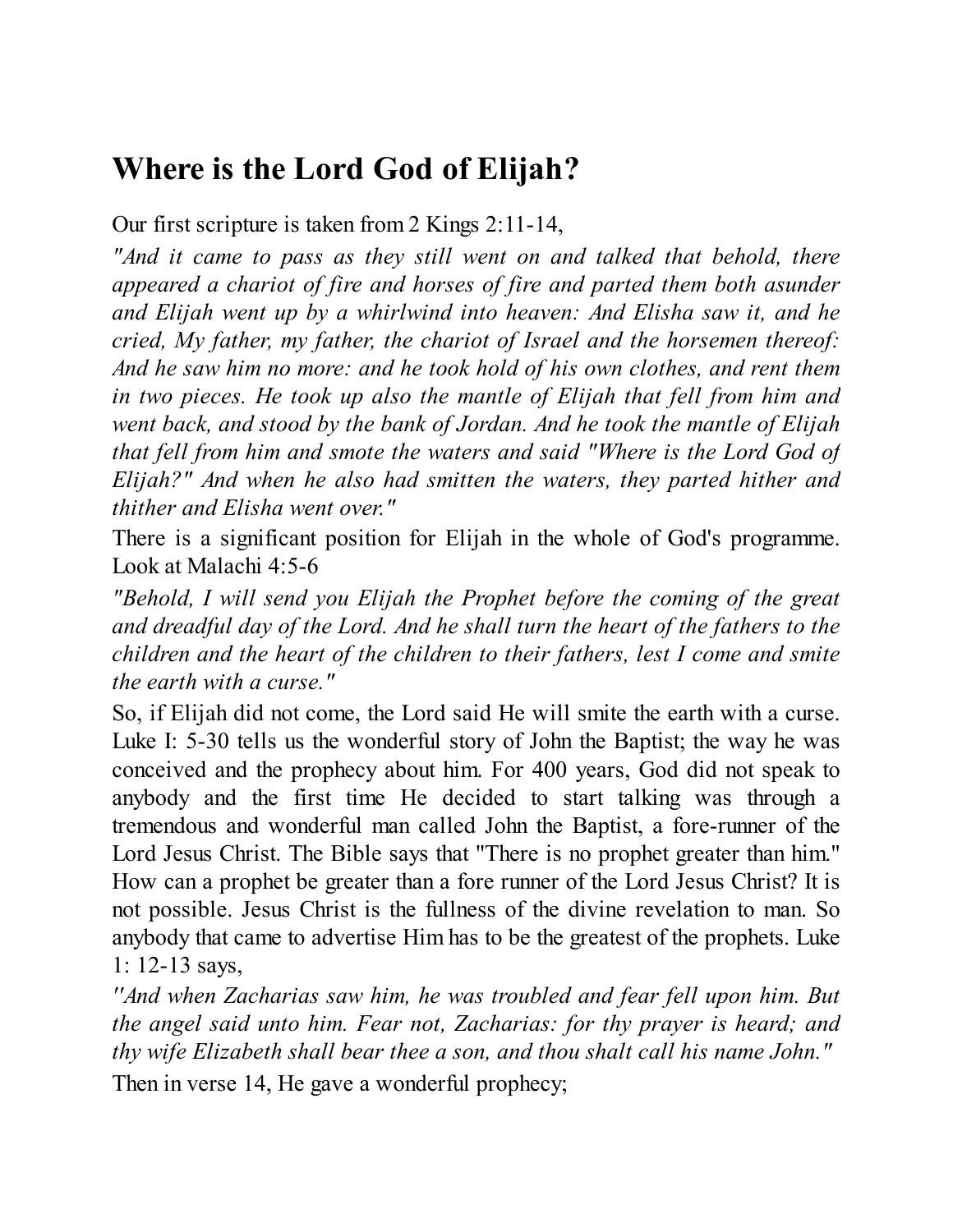*"Thou shall have joy and gladness: and many shall rejoice at his birth. For he shall be great in the sight of the Lord and shall drink neither wine nor strong drink, and he shall be filled with the Holy Ghost even from his mother's womb. And many of the children of Israel shall turn to the Lord their God. And he shall go before him in the spirit and power of Elias, to turn the hearts of the fathers to the children and the disobedient to the wisdom of the just; to make ready d people prepared for the Lord."*

When John the Baptist was born, he was an unusual man. If Elijah and John the Baptist were to be pastors of churches today, I am sure many people will run away from them, because fire will fall down on fornicators inside the service, and they will roast there or sinners would be somersaulting at the back for committing an offence against the Lord God of Elijah.

In addition their clothes would smell, because they did not change clothes too often neither did they put on perfume, but they had power. Please note, we do not say that people should not have their baths. No, after all, physical cleanliness is said to be a good compliment of godliness. One good thing about the ministry of John the Baptist is that he was a very precise person. He always went straight to the point and his words were like fire. It was John the Baptist that said, "*The axe is laid to the root of every tree and any tree that does not bear a good fruit shall be cut down and thrown into fire."* Luke 3:9. He was the one that called the scribes and Pharisees. *"You generation of vipers, who asked you to flee from the wrath to come?"* Matthew 3:7. Hot messages! Those are the kinds of preachers we need now. The Elijah kind of message, the Elijah kind of spirit the Elijah kind of power; the spirit of violence in the kingdom. Those are the kinds of people we need to operate in our generation. The church of God is not looking for cosmetologists or powerful dressers, what we need in the house of God now, are surgeons who would take knife and cut her through. It may be painful but these are the kind of pastors that we need now whose messages are the messages of the last days. The message of John the Baptist was *"Any tree that does not bear good fruit shall be cut down and thrown into the fire."* And God is still doing that now. All the useless trees growing in the house of God, all the useless ministers, useless workers, useless members, that are all over the places are now being cut down and removed as the last days are here. Where do you stand? That is the question. When Jesus was leaving the earth, his disciples did not know the kind of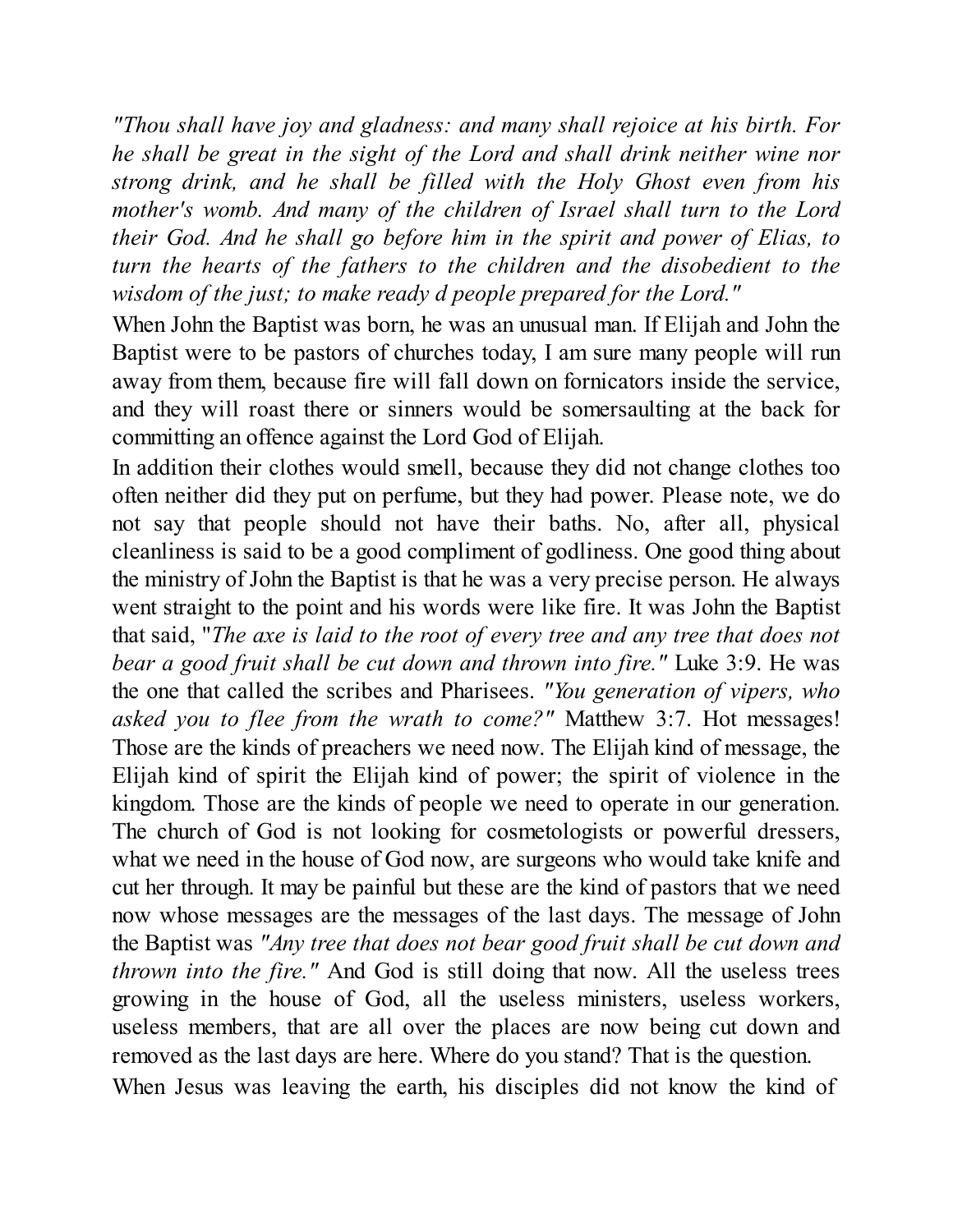kingdom that Jesus came for. They asked foolish and political questions like, *"O Lord, will you at this time restore the kingdom to Israel?"* It was painful to Jesus. They were all looking for different things just as there were many people at the cross who only came to spectate. Even when Jesus was on earth, they were looking for the wrong things. Somebody like the thief, Judas Iscariot also would have said, *"When will this man take over the government and make somebody like me a governor, so that I can steal money.*" Judas knew that Jesus had power to take over because several times they wanted to make Jesus king but he ran away. Judas knew that he had that power to rule if he so desired. But Jesus was not interested in ruling, so when he saw that his desires and ambitions were failing, he went and betrayed him. His inordinate ambitions had blinded him from seeing the real blessings that Jesus came for.

The other disciples too like John and his brother were more occupied with sitting at the right hand and at the left hand of God, in the kingdom of Heaven when they were still living here on earth. They wanted promotion without work; their cares were more in their personal glory. People like Thomas, as an academic man rationalised everything; he could not even believe the words of his own master as to his return. Someone like Peter did not want Jesus to die for ever: They were all selfish. There are some people in the church who work hard only when they see the General Overseer. That is "Eye service." It shows they are not serious. I hope you are not like that; "Show glass Christians."

Jesus told them that it was not for you to know the time and season, the Father Almighty has fixed by His authority to return the kingdom to Israel. Jesus said it was not for them to know but that they shall receive power after the Holy Ghost has come upon them, and they shall be His witnesses in Jerusalem, Judea, Samaria and unto the utter most-part of the earth. After the Pentecost, they did not preach the kind of message Jesus wanted them to preach in Jerusalem. The only man that preached the correct message of the spirit and power like Elijah was one man called Stephen. By the time he finished, people were grinding their teeth. The Bible says, they put their fingers in their ears; they did not want to hear anymore of what Stephen had to say and they pounced on him at the same time at the command of the devil.

Unfortunately beloved, what many of us want is not what we need. The Bible says, the time is coming when they shall no longer listen to sound doctrine, but they shall look for their own preachers who will be tickling their ears and be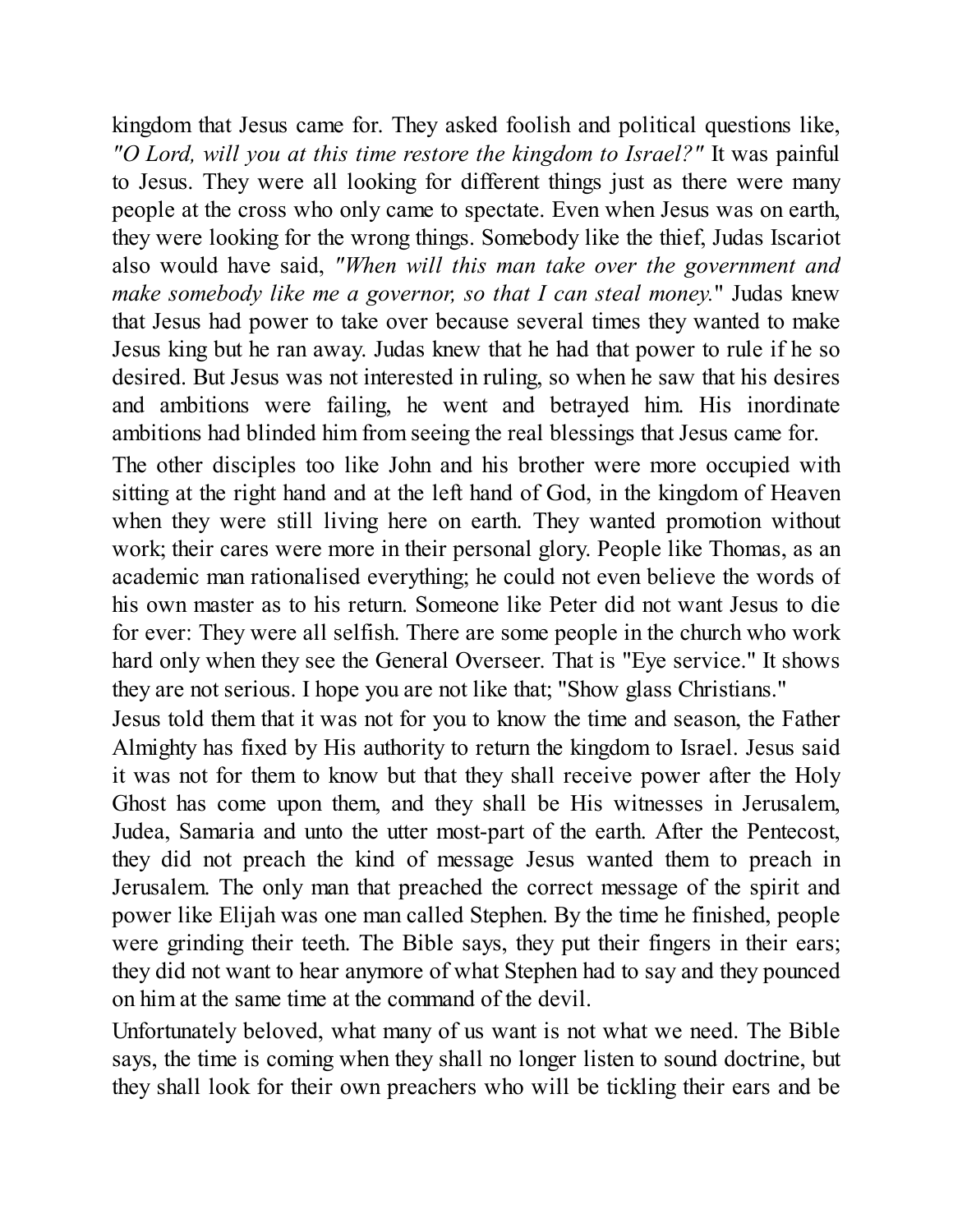exciting them; a sinner is jumping up on one leg and shouting on stage and preaching cute messages and people just love him for that. A satanic deception and error of the last days. It is that message we need now and it is with the same spirit and power that we can operate in the last days. Elijah operated at a time when the powers of darkness had completely paralyzed Israel so much that they threw down the altars of God and forgot about serving God. So, when Elijah ended up at the celebrated contest at Mount Camel, the first thing he did was to repair the altar of God that had been broken down. They had forgotten the worship of Yahweh and were worshiping Baal. That was the level Israel got to and Ahab was in-charge. Ahab was a female-man controlled by his demonic wife, Jezebel who brought the demon from her country and established it in the whole place. That was the time Elijah came. We need that kind of ministry now; the ministry of fire and power and for us to have it, we must work harder than we are doing now. If you have spent a year or two in MFM and you can still sit down and say, "I do not know why this person is making face at me," God have mercy on you. For how long will you tarry in the primary school department of faith? When will you grow above malice, envy, playing with your enemies and leaving your target to fight shadows? Think about it. We are supposed to move in that kind of ministry. Our shadows are supposed to chase demons. That is how the God of Elijah operates. When we are passing by, witches and wizards are supposed to be hiding from us. Our houses should be so charged that it is only a witch that wants to commit suicide that will decide to fly over them. Even the saliva from our mouths should become fire and if you spit the saliva on the floor and somebody decides to collect the sand and use it for evil purpose, it would explode in his hands. This is how God wants us to move.

I remember the church I was with many years ago. Everybody knew that anytime we gathered for service, we were at the war front. I find it difficult to believe today, how a serious man of God can wear a whole 10 yards of clothes (agbada) that makes it difficult for him to move and he is busy folding it up and down when there is a lot of work to do. In that church, if you wore agbada (African design) there, you would carry a demon home. If you want to survive in that kind of place, you have to be on fire just like any man of God that wants to survive now. The issue of fornication and adultery are supposed to have disappeared from your life as a believer. But if you are still battling with these,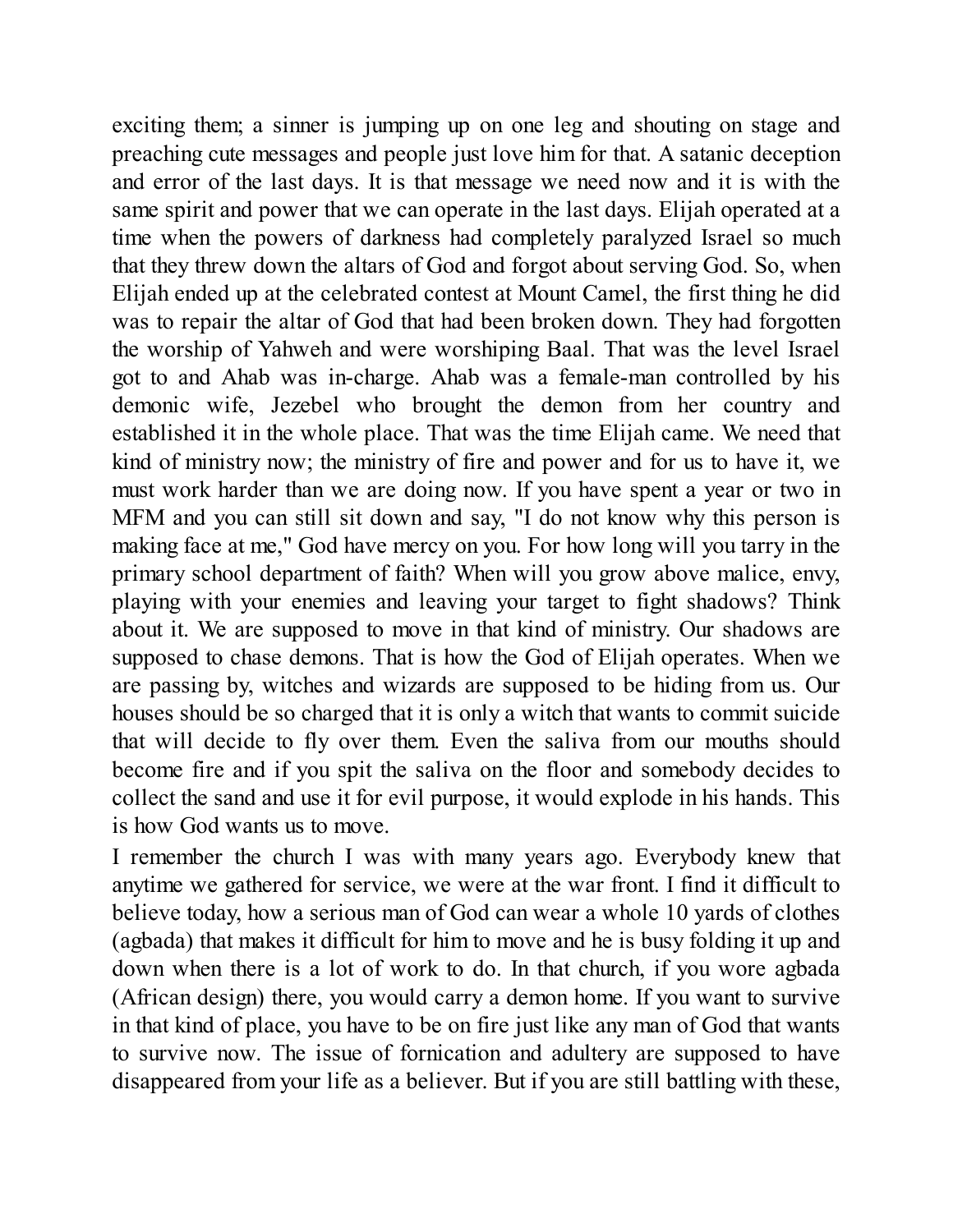you cannot be in the last day army. In that place, when we start praying, unbelievers became afraid of taking the bridge by the back of our church. Only born again Christians could use the bridge. Some of them even started speaking in tongues without being our members.

Instead of evil people running from one herbalist to the other looking for how to deal with a Christian, the reverse is the case. It is Christians that are running around seeking for counselling against evil spirits. Your lot as a believer is that if somebody takes your case to herbalists, they will refuse to work with your name. Why is it that many of us have never even seen one single angel in our dream, let alone recognising them physically? Whereas in those days when they lock people up, angels come to set them free. Why? It is because we are not consecrated enough. We have been wrongly programmed.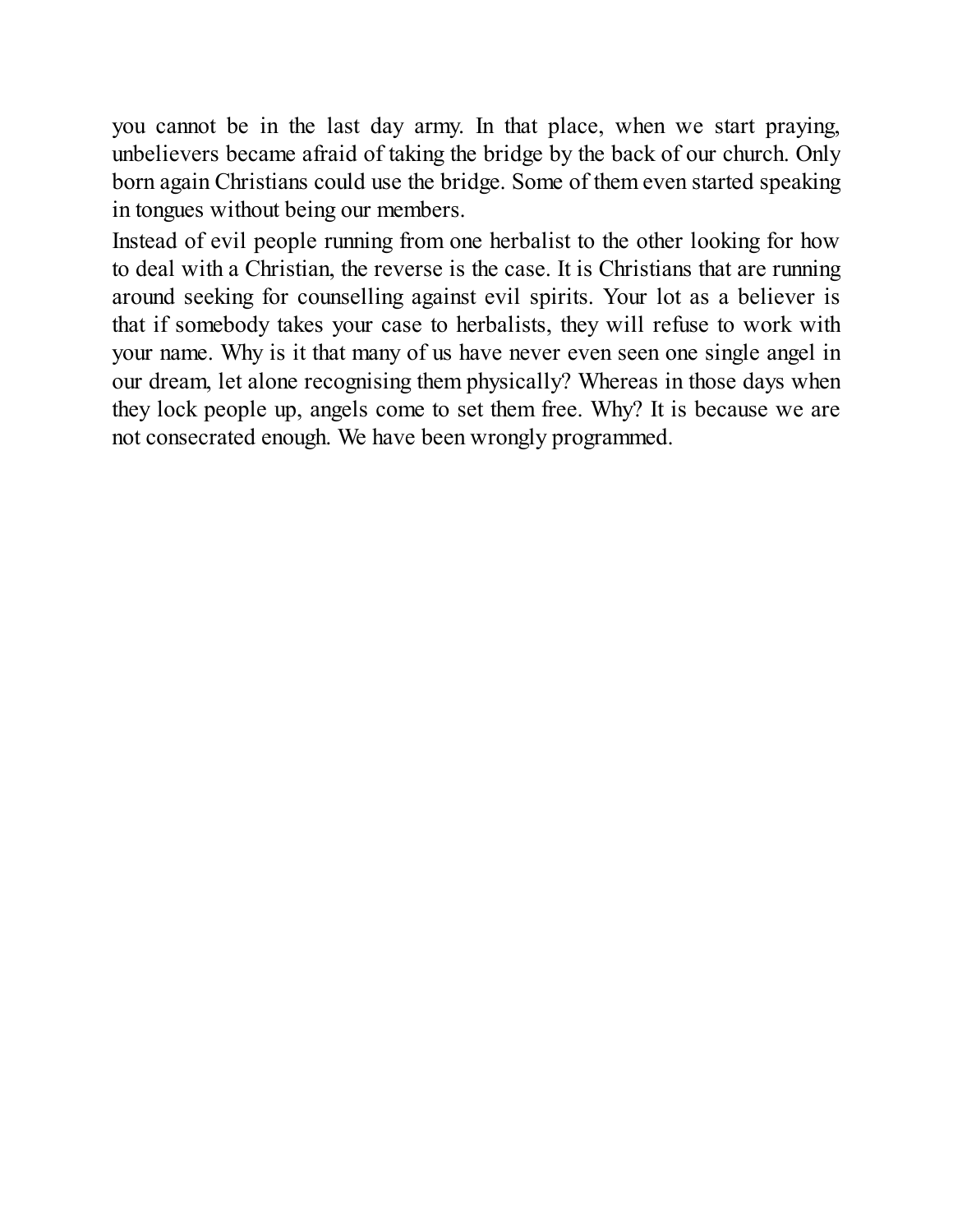#### <span id="page-10-0"></span>**What do we do?**

We need to call on the God of Elijah. And when we call upon Him, things will begin to happen. Many of us need to be touched a second time. That you have been speaking in tongues for five years will not help you. You need to collect a new fire. Let fresh fire of the Almighty start to burn in your life. Drop the primary school things. The Bible says some people when they are supposed to be adults, are still babies. At such time they are supposed to be teachers, they themselves need to be taught the basics of the doctrine of Christ. There are some of us who used to be healthy before, but now they are sick. Such people still carry tablets in their bags when they come to spiritual clinics. Some used to see visions of heaven and the Lord Jesus but now it is bad dreams or slender beautiful women. Believers who are meant to vomit fire on the enemies are eating in their dreams and seeing the dead. Some used to hear music from heaven; but now they are hearing strange noises. God used to speak to some people clearly before but now they hear very little. We need to call on the God of Elijah.

Elijah was an important prophet in the Old and New Testament. Although we do not know much about his parents, yet he made history in the name of the Lord. He was the first prophet to announce that there will be drought to punish God's enemies. He was the first prophet to lock up heaven and put the key in his pocket and said, "There will be no rain except by my word;" the first prophet to multiply food, raise the dead, pray for immediate rain, write a death letter to a king and the first prophet to call down fire. When Elijah had gone by a whirlwind to heaven, his servant was stuck at a place called "Jordan." He could not build a bridge to pass nor swim over. He was in trouble and could not do anything. He would have been destroyed by wild animals but then he screamed, *"Where is the Lord God of Elijah?"* And as he did that, that God answered.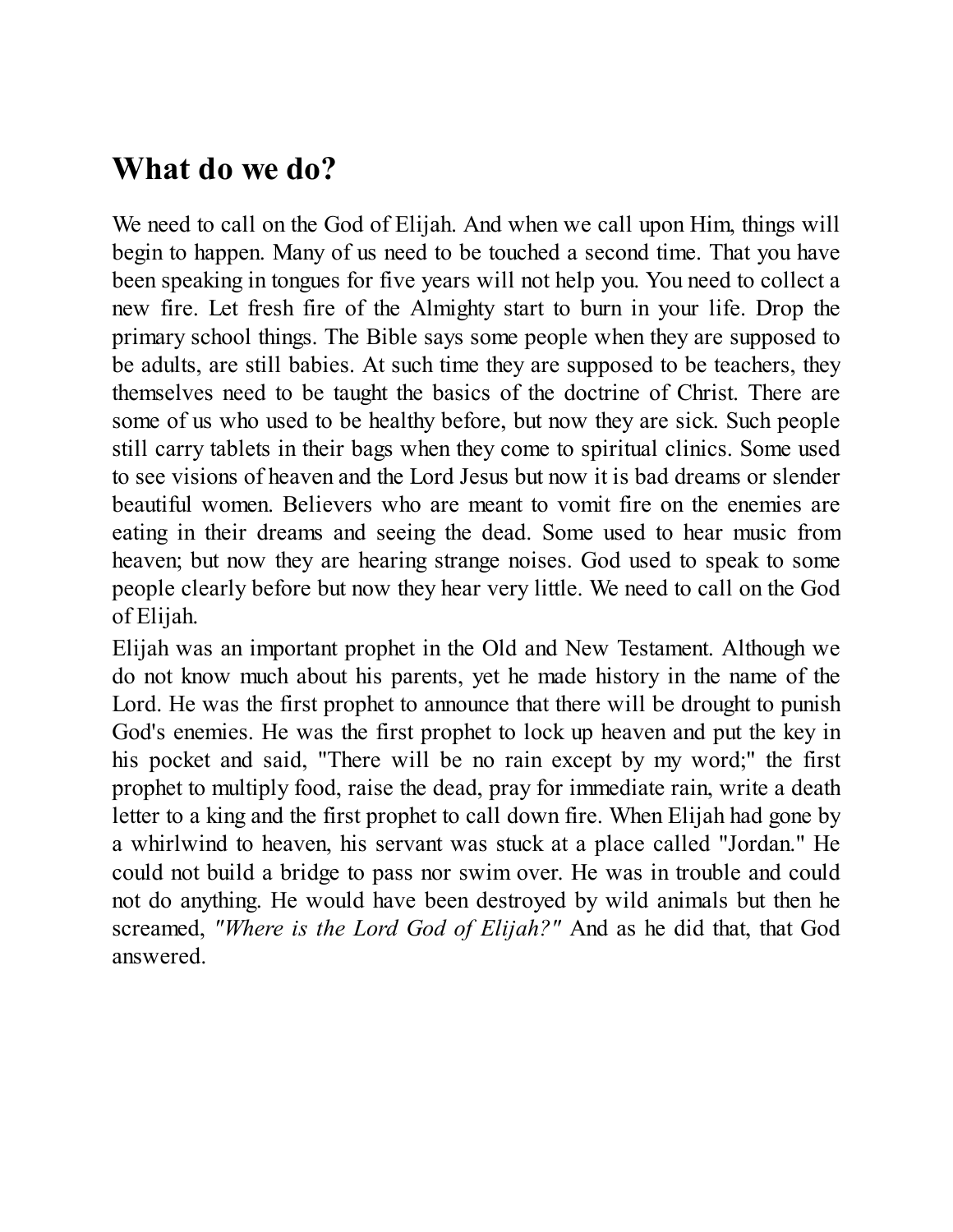#### <span id="page-11-0"></span>**Who then is the Lord God of Elijah?**

- 1. The Lord God of Elijah is the one that makes a way where there is no way. He can path your Jordan so that you can crossover.
- 2. The God that multiplies with nothing.
- 3. The God that brings the visible out of the invisible.
- 4. The God that can provide for His people by humanly impossible means. The Lord God of Elijah was the one that fed Elijah through the ravens.
- 5. He is the one who looks after all those who loose themselves in Him, like the widow of Zarephat.
- 6. He is the God of resurrection. He gave power unto dead bones, and they came alive again.
- 7. He is the Lord that can give supernatural strength. Elijah ran 30 miles by feet and the chariots could not catch up with him. The Lord of supernatural energy.
- 8. The Lord God of Elijah is the God that answereth by fire.

May be you are at the end of the road now and a particular problem seems to have caged you in, call on the Lord God of Elijah, let Him answer by fire. One big truth is that the man who can really pray has nothing to fear. Lots of people are at the point of despair and the Bible does not want anybody to despair. Sometime ago, a sister was planning to move out of her husband's house because they were barely able to eat half a meal a day. Her salary and that of her husband put together would not even pay the house rent let alone buy food. The husband was praying for breakthrough. One day, in anger, he called on the God of Elijah to answer by fire before going to work. He could speak Arabic and English languages. His work was to serve food in a Restaurant.

One day, an Arab came to eat in the Restaurant and could not place his orders because he could not speak English. So, this brother helped him out. And the man was happy to meet somebody who could speak Arabic. As he was eating, he called this brother and wanted to give him another job after asking for his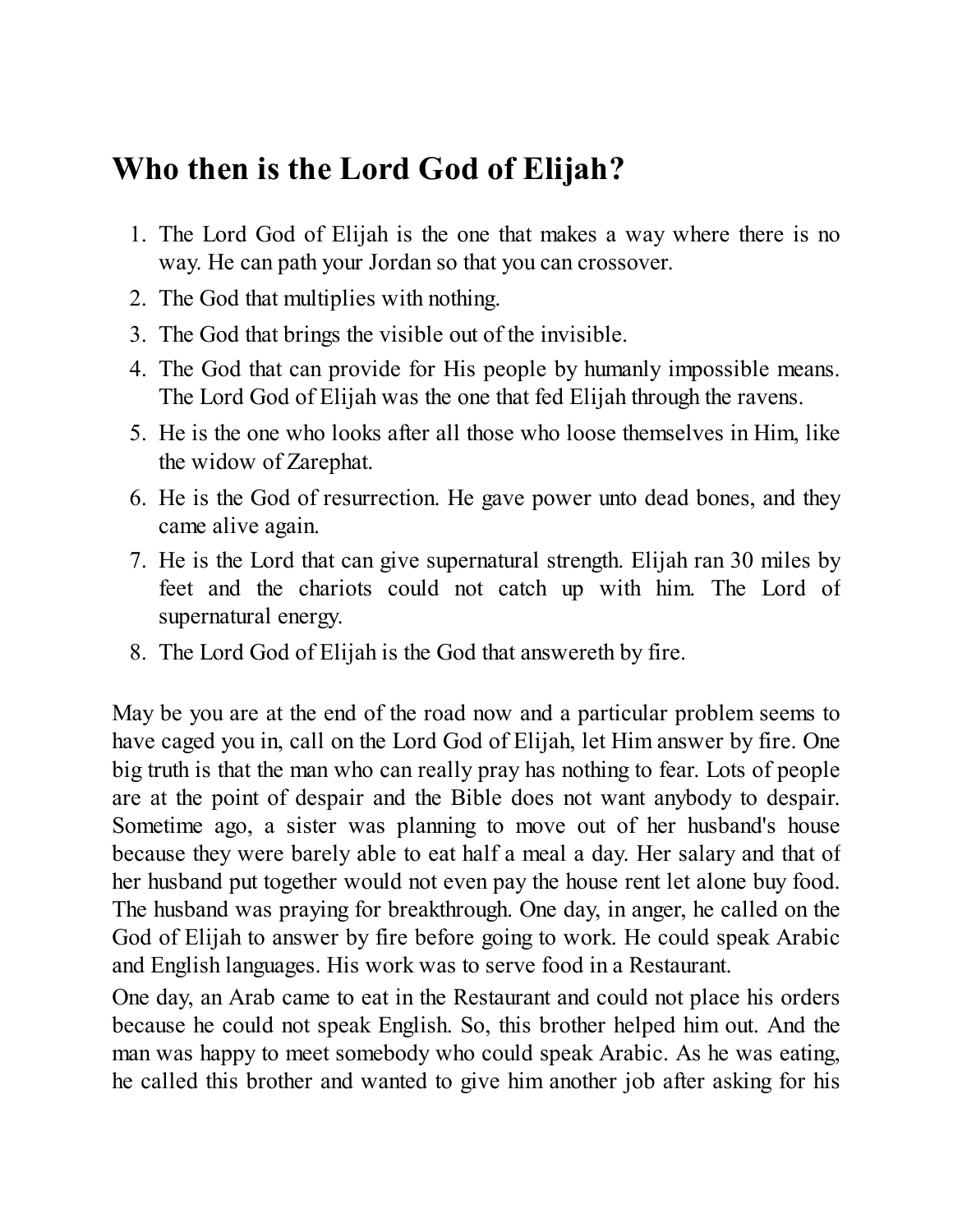salary. The Arab man offered him a job as his interpreter with a salary of 1,000 pounds a day. The brother thought he was joking. The Arab paid him a month in advance and so the brother resigned and they left together. When the brother got home and showed madam the money; madam ran mad. She could not believe him for ten minutes.

That is what happens when a person decides to call upon the God of Elijah. He will always answer by fire. You are going to call on the Lord God of Elijah like Elisha did when he was by his own River Jordan.

You might have arrived at your own River Jordan and enemies are laughing at you and asking you to show them what your God can do. It is also good to tell them, "I serve the God that answereth by Fire."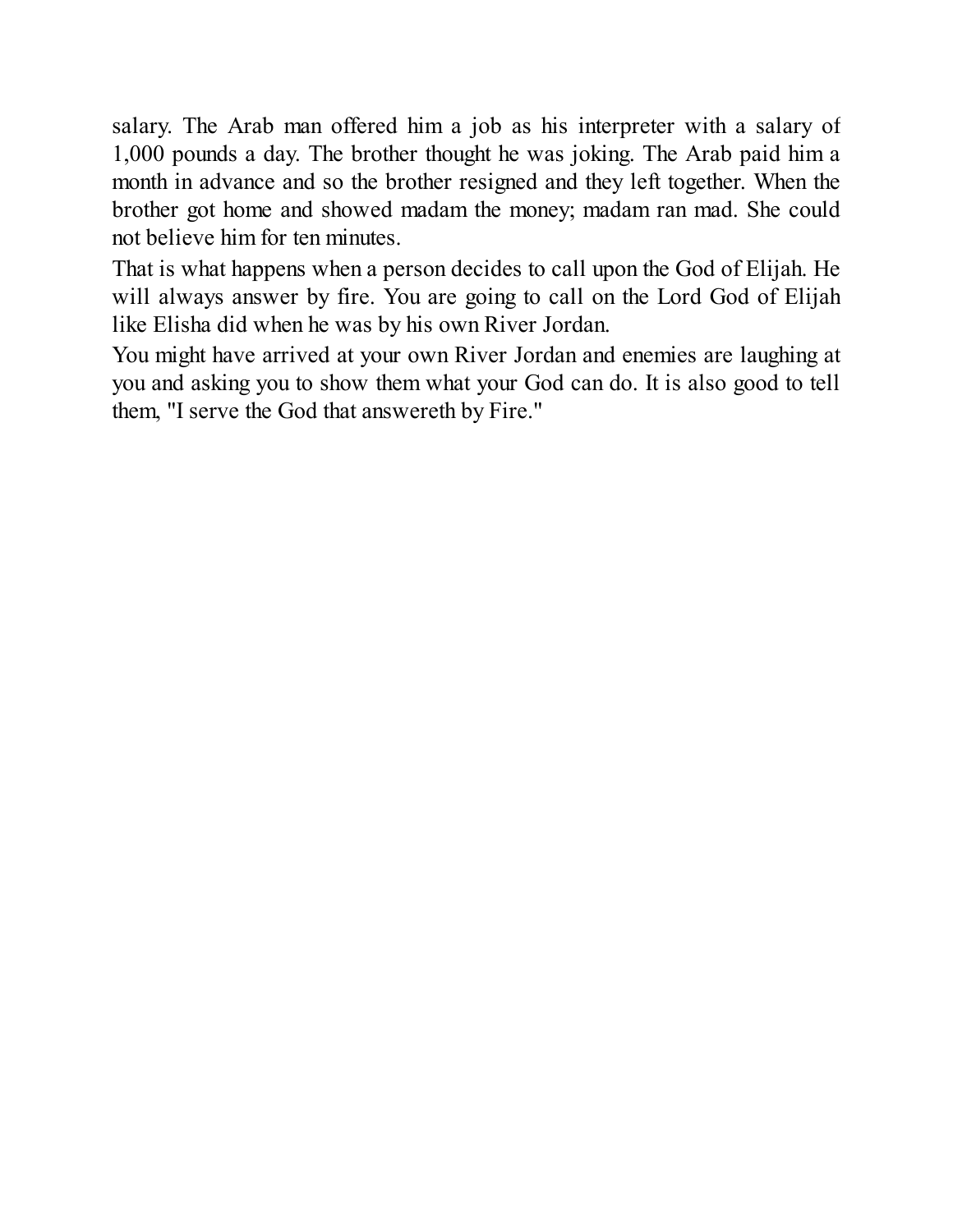# <span id="page-13-0"></span>**PRAYER POINTS**

- 1. I will not reap any satanic harvest, in the name of Jesus.
- 2. Untouchable power, indestructible power and unchallengeable power fall upon my life now, in the name of Jesus.
- 3. Let the fire of the Almighty God soak my hands now, in the name of Jesus.
- 4. Let fire come down and suppress all my oppressors, in the name of Jesus.
- 5. Let the God of Elijah divide my Jordan, in the name of Jesus.
- 6. Lord God of Elijah, convert my disappointments to miracles, in the name of Jesus.
- 7. Lord God of Elijah, sack all those who are sitting on my seat, in the name of Jesus.
- 8. Lord God of Elijah, bring the visible out of the invisible for me, in the name of Jesus.

Sing "The God that answereth by fire, He will be my God."

9. Lord God of Elijah, paralyse every household wickedness in the name of Jesus.

Sing, "Let there be glory, and honour and praises, glory and honour to Jesus, let there be glory, let there be honour, glory and honour to Him."

10. Lord God of Elijah, remove inherited limitations from my life, in Jesus' name.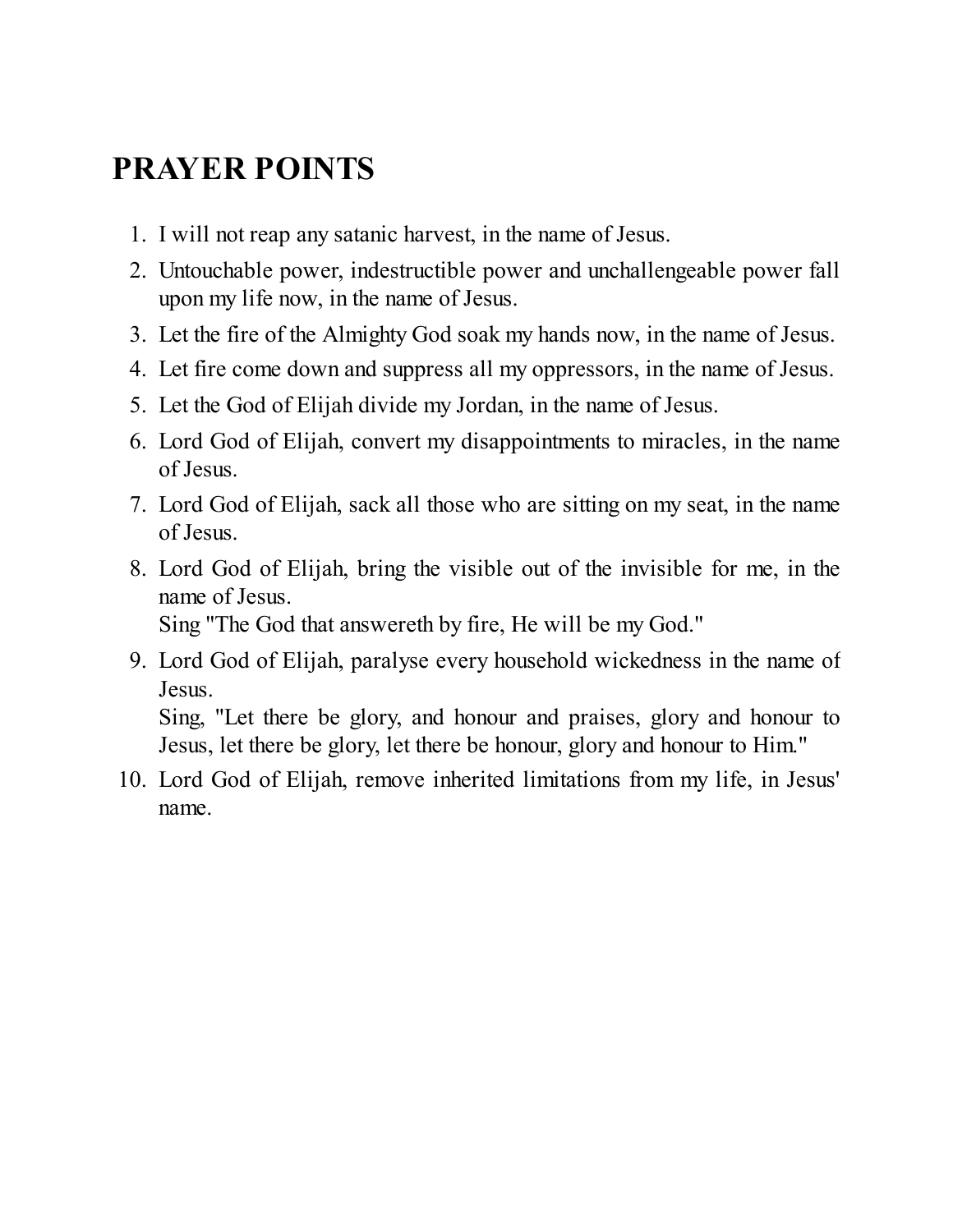## **About the Author**

# **D. K. Olukoya**

<span id="page-14-0"></span>Dr. Daniel Kolawole Olukoya, by the grace of God, is the founder and General Overseer of Mountain of Fire and Miracles Ministries (Worldwide), and The Battle Cry Christian Ministries, (Worldwide).

Dr. Olukoya holds a first class honours degree in Microbiology from the University of Lagos, Nigeria and a PhD in Molecular Genetics from the University of Reading, United Kingdom.

As a researcher, he has over **70 scientific publications** to his credit.

Anointed by God, Dr. Olukoya is a prophet, evangelist, teacher and preacher of the word. His life and that of his wife, Shade, and their son, Elijah Toluwani, are living proofs that all power belongs to God.

He has over **100 Christian publications.**